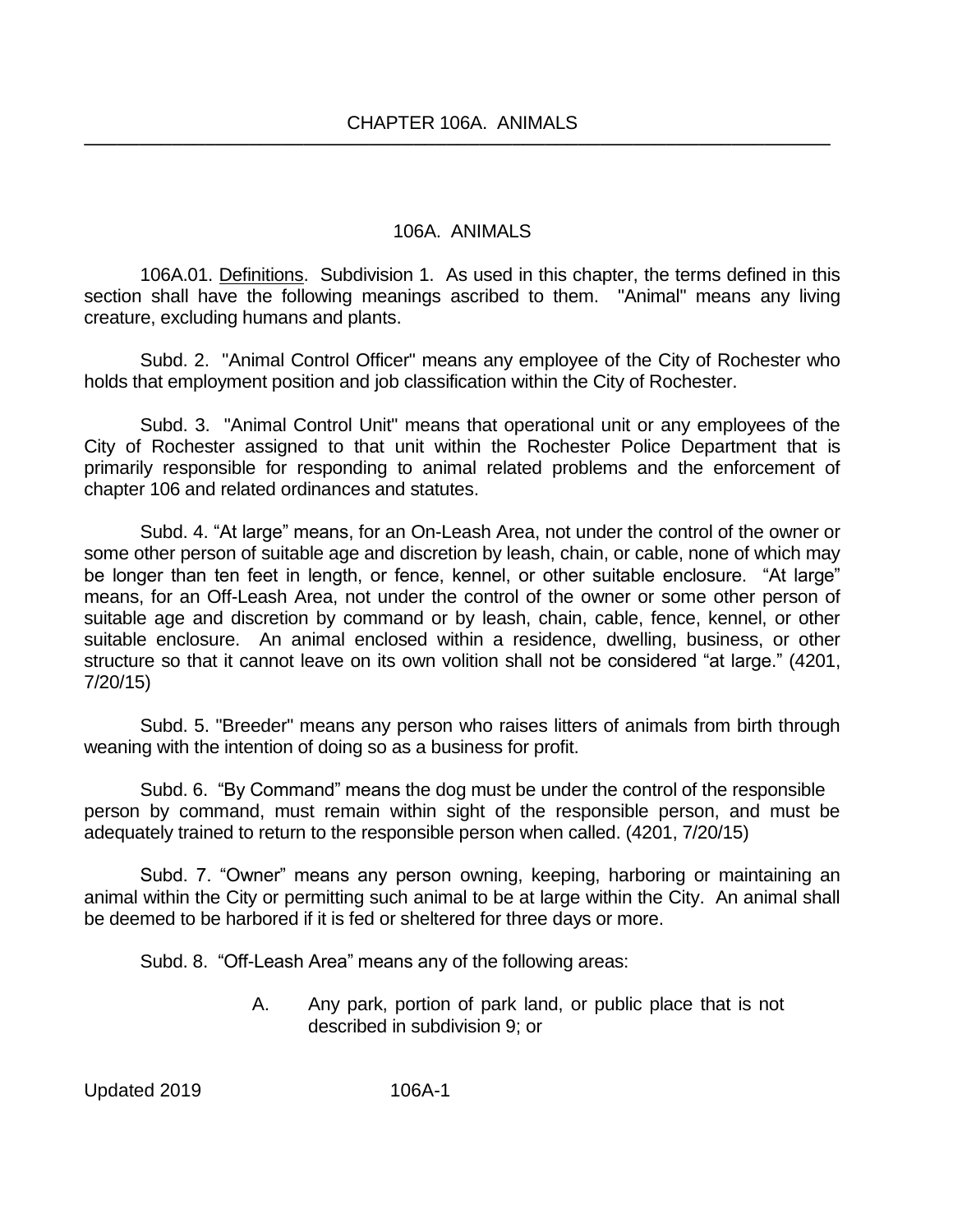B. Any public place posted with a sign that reads "Off-Leash Area."

(4201, 7/20/15)

Subd. 9. "On-Leash Area" means any of the following areas:

- A. Any portion of a City park, except for a City dog park, located within:
	- (1) Twenty-five feet of locations where special events, concerts, or organized sporting event are being held, except for organized events where dogs are the participants;
	- (2) Twenty-five feet of playgrounds, built structures, paved areas, picnic shelters, or sports fields during such time when others are present at any of these facilities; or
	- (3) A 25-foot trail corridor centered on any maintained trail;
- B. Any portion of Quarry Hill Park, except for the unimproved field located south of the baseball diamonds in the southwest corner of the Park;
- C. Any public street or sidewalk; or
- D. Any public place posted with a sign that reads "On-Leash Area."
- E. Any private property unless with the consent of the property owner.

(4201, 7/20/15; 4361, 1/23/19)

106A.02. Permitted Domesticated Animals. Subdivision 1. Any person may own, keep, harbor or maintain any domesticated animal that is not susceptible to rabies.

Subd. 2. Any person may own any domesticated animal which is susceptible to rabies if it can be vaccinated for rabies and it has been vaccinated with a vaccine licensed for use specifically for that species of animal. Based on current knowledge, the following animals can be legally vaccinated for rabies: dogs, cats, ferrets, cattle, sheep and horses. However, the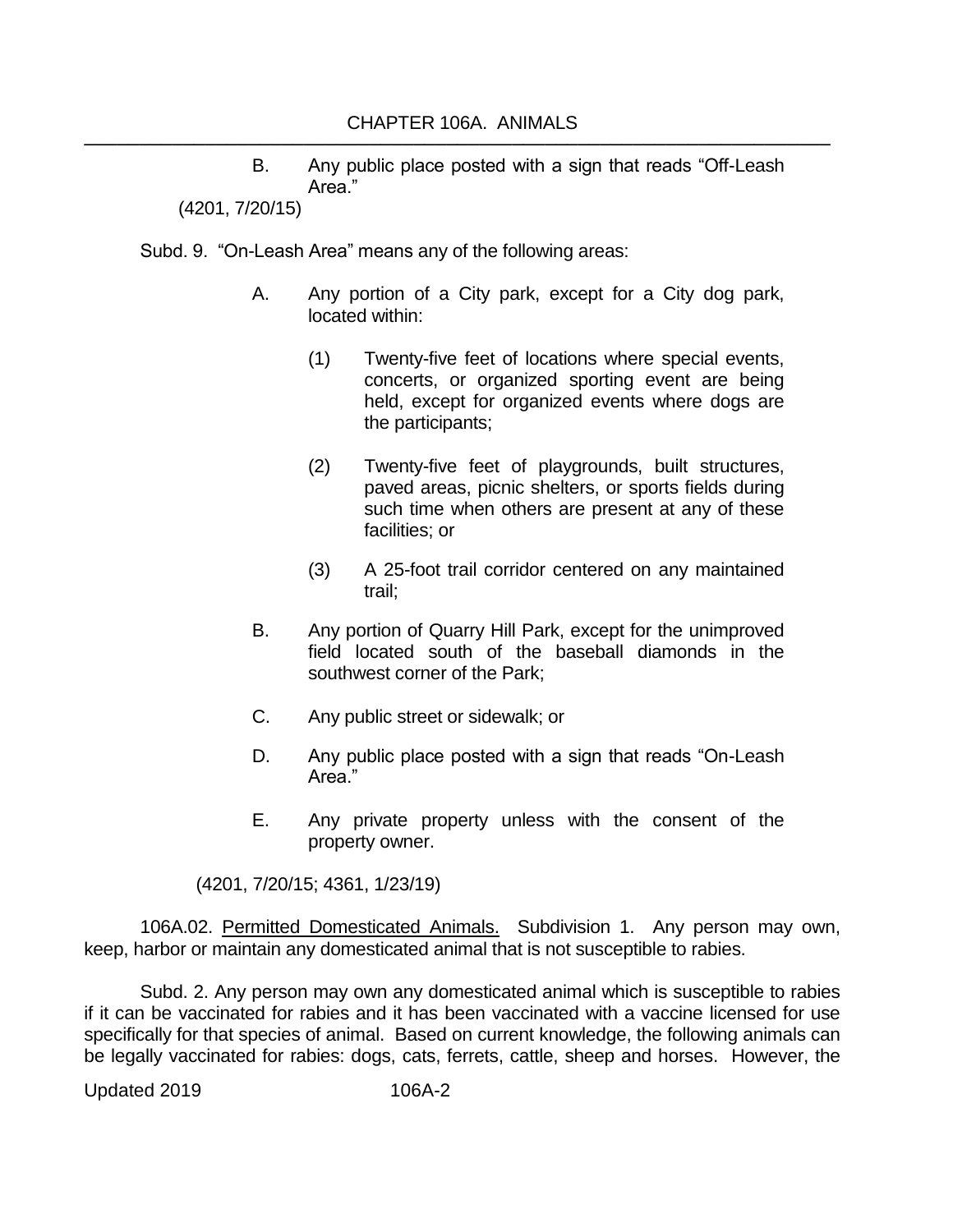latter three are considered livestock and therefore not permitted in the city due to zoning regulations.

Subd. 3. It shall be unlawful to own, keep, harbor or maintain any domesticated animal which is susceptible to rabies and which has not been vaccinated with an approved vaccine. However, the keeping of pigeons shall be permitted in accordance with Chapter 113 and the keeping of chickens shall be permitted in accordance with Chapter 113A.

106A.03. Ownership Limits. Subdivision 1. No person shall keep nine or more multiple animals over the age of six months within any household in the City of Rochester. The term "multiple animals" means two or more cats, dogs or ferrets. Notwithstanding any provision to the contrary, no person shall keep six or more dogs over the age of six months within any household in the City of Rochester. These limits do not apply if a breeder's permit is applied for and issued pursuant to section 106A.19. For the purposes of this section, the term "household" refers to a single family residence or single unit of a town home, condominium, apartment or comparable structure which is rented, leased or used as a single unit. This Section shall not be construed to limit the ability of apartment managers, landlords, town home associations or other representatives of property owners to impose greater restrictions.

Subd. 2. Any person who owned six, seven or eight dogs prior to the effective date of this ordinance shall be permitted to keep those animals provided that those animals resided in that household and were properly licensed prior to November 15, 2006. No person affected by this subdivision shall be permitted to acquire any additional dogs or to replace any dogs in excess of five except as provided under section 106A.19 (breeder's permit) or as specifically authorized by the City Council.

Subd. 3. Any person who moves into the City of Rochester may bring into the City any number of cats, dogs or ferrets that do not exceed the limits identified in this Section. The animals must be micro-chipped or provided with an ID tag meeting the requirements of this chapter within 30 days of establishing residence in the City.

Subd. 4. Any person who currently owns cats, dogs or ferrets who becomes a resident of the City by annexation shall be permitted to keep those animals provided that those animals micro-chipped or provided with an ID tag meeting the requirements of this chapter within 30 days following approval of the annexation. No person affected by this subdivision who owns more than five dogs, or a total of eight cats, dogs or ferrets, shall be permitted to acquire any additional cats, dogs or ferrets or to replace any cats, dogs or ferrets in excess of the limits established in this Section except as provided under section 106A.19 (breeder's permit) or as specifically authorized by the City Council.

Updated 2019 106A-3 Subd. 5. Persons who are not defined as breeders as set forth by section 106A.01 may breed any cat, dog or ferret and raise litters. The total number of cats, dogs or ferrets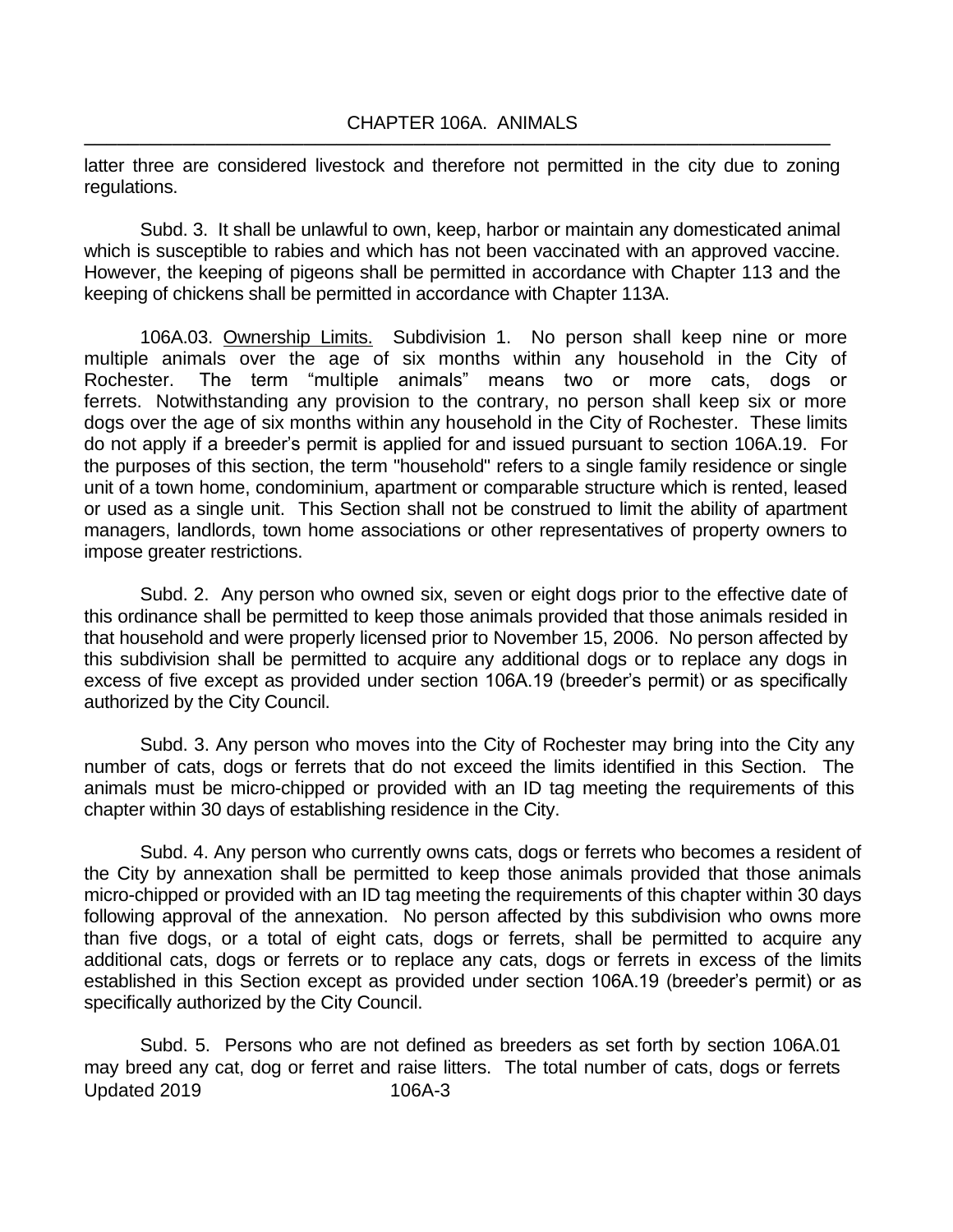kept within the household must be reduced to the limits established in this Section within six months of birth. (3793, 11/6/06; 4191, 4/20/15)

106A.04. Prohibited Wild Animal. Subdivision 1. It shall be unlawful to keep any wild animal within the City limits, except as permitted pursuant to the provisions of this section.

Subd. 2. As used in this section, "wild animal" shall have the following meaning: Any animal, mammal, amphibian or reptile which is of a species which is wild by nature or of a species which due to size, vicious nature or other characteristics is inherently dangerous to human beings. Examples of wild animals, without limitation, are:

- (a) Any large cat of the family Felidae, such as lions, tigers, jaguars, leopards, cougars and ocelots, except domestic house cats;
- (b) Any member of the family Canidae, such as wolves, hybrid wolves, coyotes, dingoes and jackals, except domesticated dogs;
- (c) Any crossbreed such as crossbreeds between dogs and coyotes, dogs and wolves, but does not include crossbred domesticated animals;
- (d) Any poisonous snake including but not limited to rattlesnakes, coral snakes, water moccasins, puff adders or cobras.
- (e) Any skunk, raccoon, fox or animal protected under State of Minnesota or Federal wildlife regulations.
- (f) Any bear, ape, monkey in excess of five (5) pounds, or badger.
- (g) Any porcine including but not limited to pot-bellied pigs.
- (h) Any other animal, bird or reptile which is commonly considered wild and not domesticated.

Subd. 3. Exceptions to Definition of Wild Animal are:

- (a) Nonpoisonous snakes, domesticated birds, hamsters, mice, rabbits, lizards, spiders and other similar small animals capable of being kept in cages including rats, if purchased from a bona fide pet store;
- (b) Medically prescribed companion animals;
- (c) Wildlife rehabilitators may only possess animals with a Minnesota Department of Natural Resources permit. Such animals will be kept in a manner as to not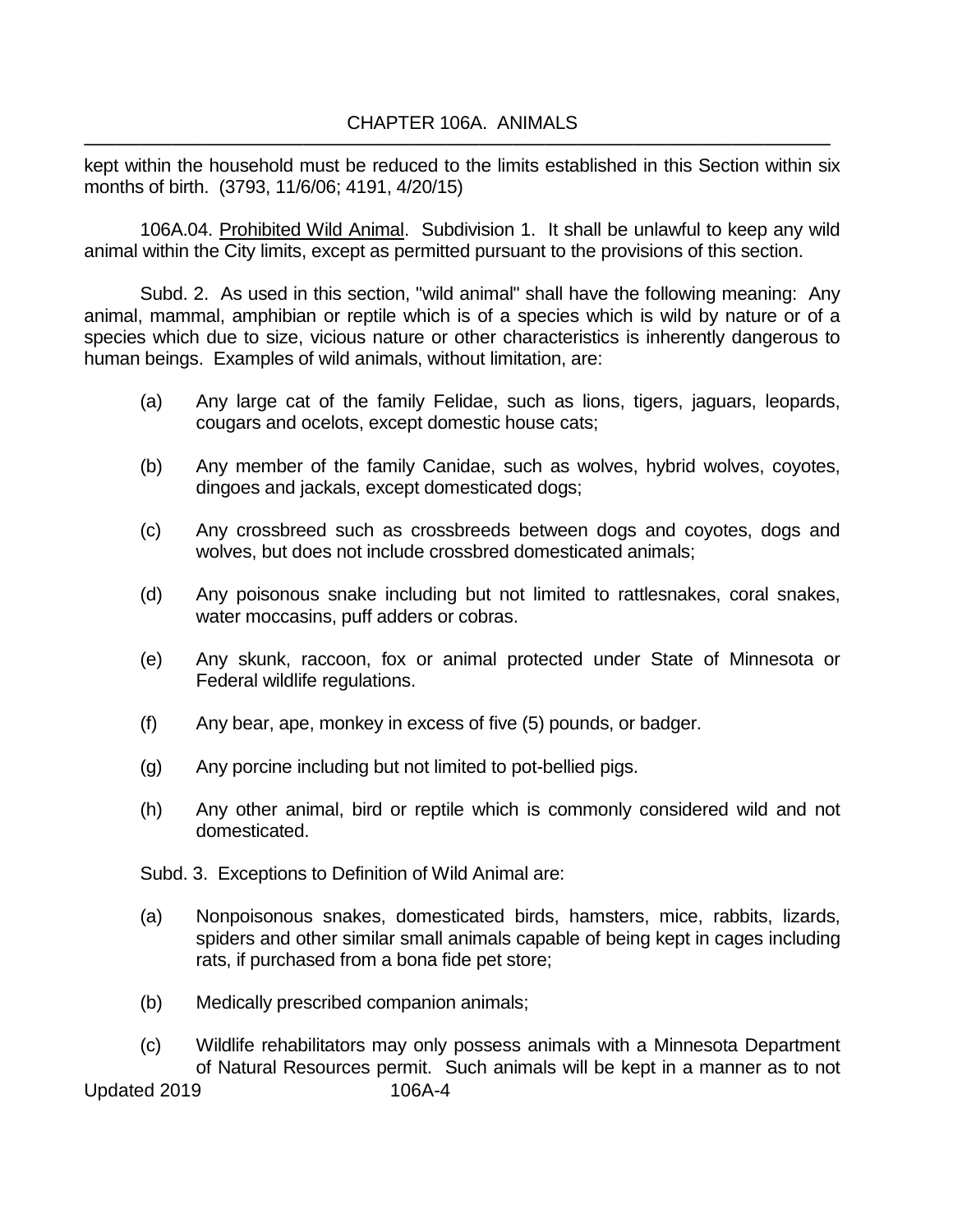## CHAPTER 106A. ANIMALS ────────────────────────────────────────────────────────────────────

create unsanitary conditions or unreasonable noise;

(d) Birds and birds of prey if kept pursuant to a valid US Fish and Wildlife Services permit;

106A.05. Identification Requirements. It is unlawful for any person to keep, harbor or maintain a dog, cat or ferret over the age of four months unless it has an ID tag, to be worn at all times, that has on it the owner's name and contact information, including a valid telephone number, or unless it is micro-chipped with the micro-chip data contact information kept up to date. However, if the animal is harbored or kept on the premises of a recognized Humane Society shelter or pet store it need not have an ID tag or be micro-chipped. (4191, 4/20/15)

106A.06. Vaccination Certificates, Fees and Enforcement. Rabies vaccination required. It is unlawful for any person to keep, harbor, or maintain any animal over the age of four months which is susceptible to rabies unless that animal has a current rabies vaccination unless otherwise specified by a licensed veterinarian. (4191, 4/20/15)

106A.07. Tags. This section repealed by Ordinance #4191 on April 20, 2015.

106A.08. Running at Large. Subdivision 1. No owner of any animal, except a cat, whether kept, harbored, or maintained within or without the city, shall permit or suffer such animal to run or move at large at any time within the city. For the purpose of this section, every such animal at large shall be deemed at large with the permission and at the sufferance of its owner, and in the event of a violation of the provisions of this section, it shall be no defense that the offending animal escaped or is otherwise at large without the permission or sufferance of its owner.

Subd. 2. Running at large, cat. Notwithstanding the provisions of subdivision 1 of this section, the owner of a cat shall not permit such animal to be at large on public property or on the private property of another unless the owner of such property actually consents thereto. (4191, 4/20/15)

106A.09. Condition of Premises: Excrement. Subdivision 1. Dog and Cat Excrement. It is unlawful for any person who owns or has custody of a dog or cat to cause or permit such animal to defecate on any private property without the consent of the property owner or on any public property, unless such person immediately removes the excrement and places it in a proper receptacle. The provisions of this subdivisions shall not apply to seeing-eye dogs under the control of a blind person or dogs while being used in city police activity.

Subd. 2. Penalty. Violation of this section shall be a petty misdemeanor.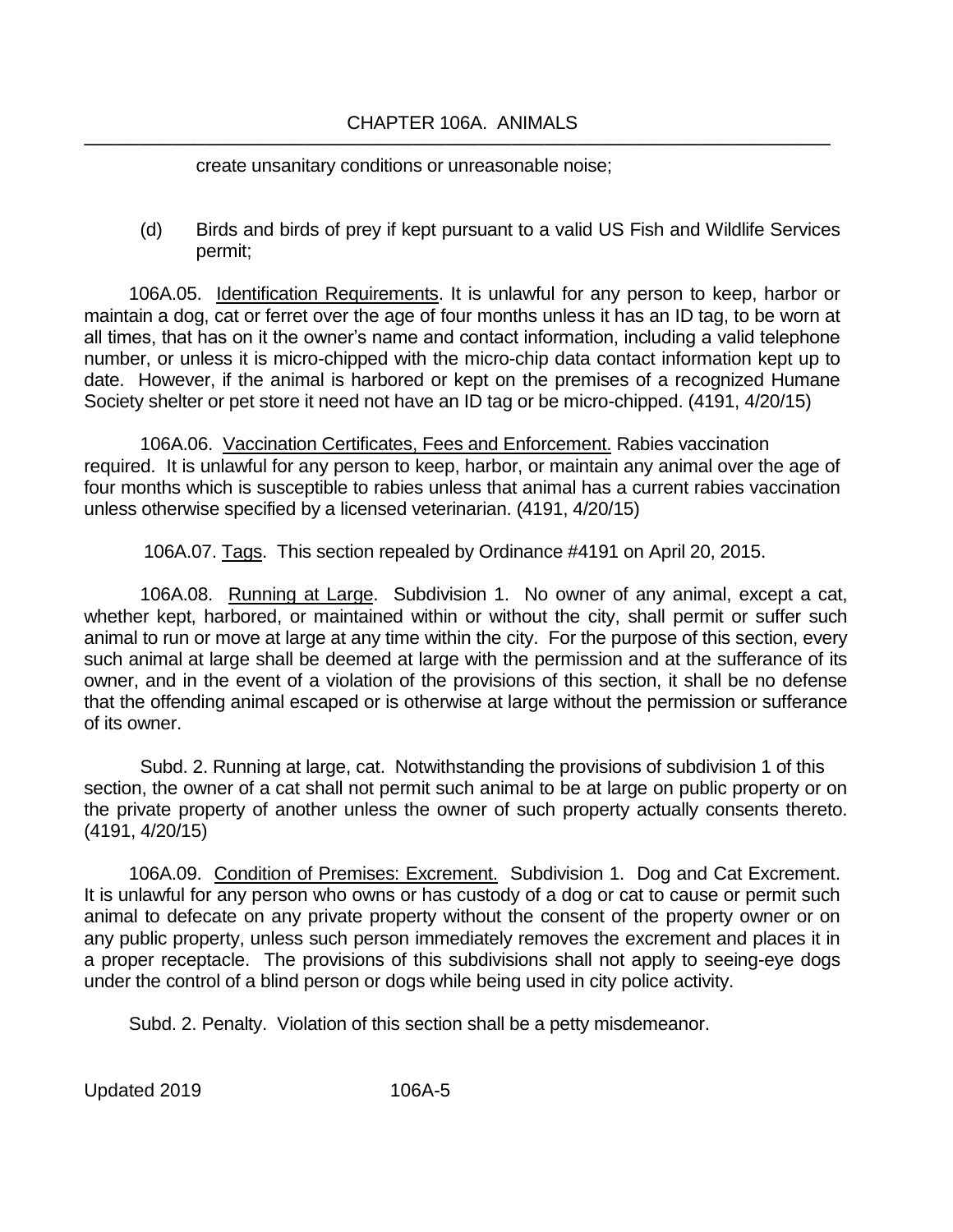106A.10. Barking Dogs. Subdivision 1. It shall constitute a nuisance and be unlawful if any dog barks, whines, howls, bays, cries or makes other noise excessively so as to cause annoyance, disturbance or discomfort to any individual provided that such noise lasts for a period of more than five minutes continuously or intermittent barking that continues for more than one hour and is plainly audible outside the property limits of where the dog is kept. It shall not be a violation of this section if the dog was barking, crying or making other noise due to harassment or injury to the dog or a trespass upon the premises where the dog is located.

Subd. 2. Penalty. A first time violation of this section shall be deemed a petty misdemeanor.

Subd. 3. Seizure of Barking Dogs - Noise Abatement. Any police officer or animal control officer may enter onto private property and seize any barking dog, provided that the following conditions exist:

- (a) There is an identified complainant other than the police or animal control officer making a contemporaneous complaint about the barking;
- (b) The officer reasonably believes that the barking meets the criteria set forth in subd. 1.;
- (c) The officer can demonstrate that there has been at least one previous complaint of a dog barking at this address on a prior date;
- (d) The officer has made reasonable attempts to contact the owner of the dog(s) or the owner of the property and those attempts have either failed or have been ignored;
- (e) The seizure will not involve forced entry into a private residence. Use of a passkey obtained from a property manager, landlord, innkeeper, or other person authorized to have such a key shall not be considered as a forced entry;
- (f) No other less intrusive means to stop the barking is available, and;
- (g) Written notice of the seizure is left in a conspicuous place if personal contact with the owner of the dog is not possible.

Updated 2019 106A-6 Subd. 4. Disposition of Seized Animals. Any dog seized under the provisions of subdivision 3 shall be taken to the animal control shelter and kept there to be reclaimed by the owner. No impound fee shall be charged unless the circumstances indicate that the owner failed to cooperate with or obstructed an animal control or police officer's attempts to abate the noise through other less intrusive means. The owner shall pay all other fees required under 106A.14. Any dog seized under subdivision 3 which is unclaimed may be disposed of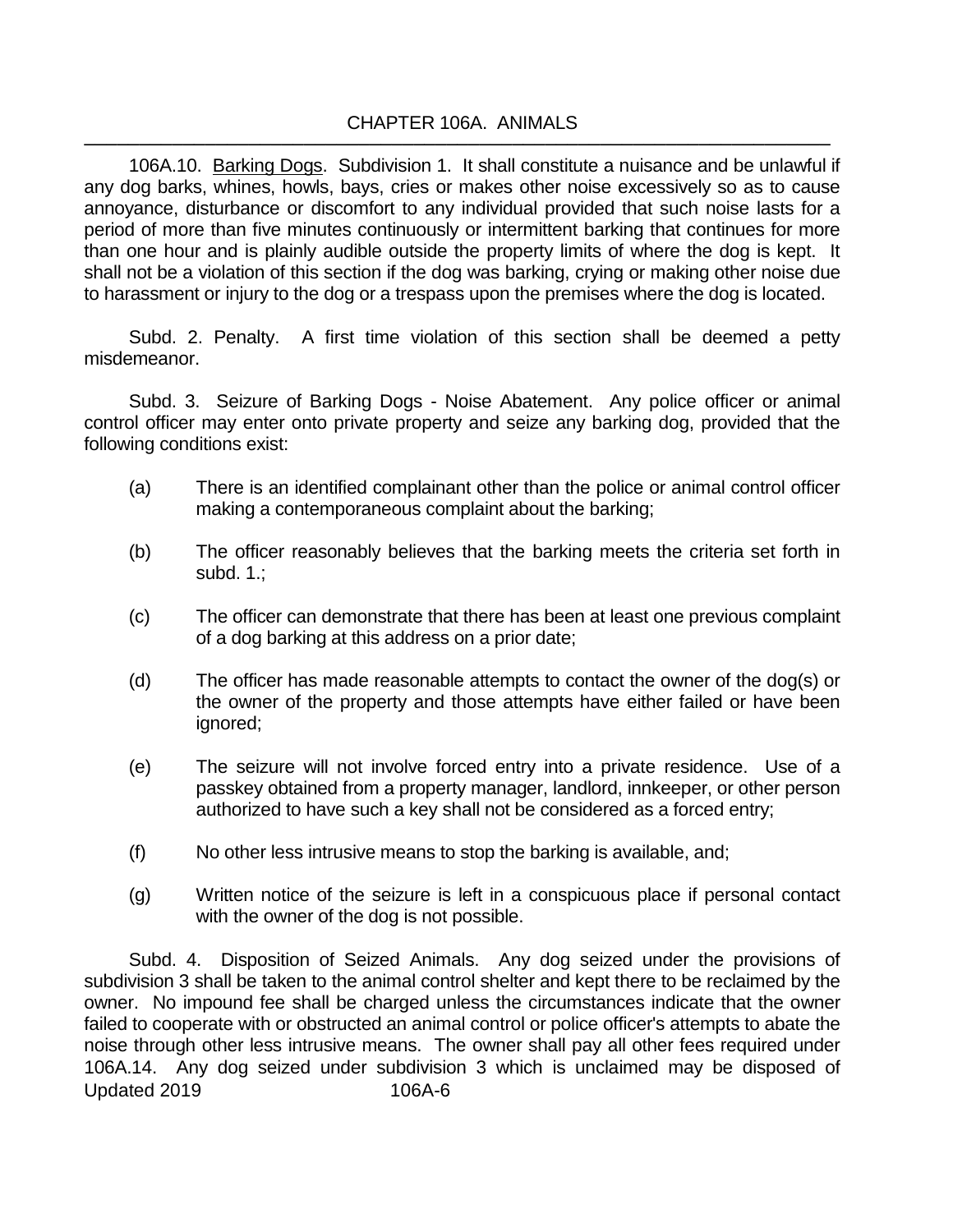according to the provisions of 106A.15.

106A.11. Abuse/Neglect of Animals. Subdivision 1. Food. Animals must be provided with food of sufficient quantity and quality to allow for normal growth and maintenance of body weight.

Subd. 2. Water. Animals must be provided with clean, fresh water in sufficient quantity to satisfy the animal's needs or supplied by free choice. Snow or ice is not an adequate water supply.

Subd. 3. Transportation. Animals must be contained within the passenger section of any vehicle or placed in crates or carriers of sufficient size to accommodate the animal. Animals carried in open vehicles, including trucks, boats, motorcycles, dirt bikes, trailers, etc., must be restrained in a crate or carrier or restrained by a chain or cable to prevent the animal from leaving the vehicle or being tossed out.

Subd. 4. Shelter. Animals must be provided with shelter at all times during inclement weather. The shelter must be large enough to comfortably accommodate the animal, be windproof and waterproof and contain enough bedding to provide the animal with insulation against the elements. Shade must be provided at all times during the months of May through October.

Subd. 5. Sanitation. It shall be unlawful for any person to allow food or water receptacles, kennels, yards or the premises where the animal is kept to be or to remain in an unhealthy, unsanitary, or obnoxious condition or to permit the premises to be in such condition that obnoxious odors can be plainly detected on adjacent public or private properly.

Subd. 6. Enforcement. An animal control officer or a police officer may issue a citation to the owner of any animal and/or remove any such animal from any premises if the welfare of that animal is threatened due to a violation of this section.

Subd. 7. Reclaiming Neglected Animals. Any animal removed from any premises pursuant to subdivision 6, may be reclaimed by the owner within five working days from the time the animal was taken, provided that all conditions for which the animal was removed have been corrected. The owner shall also be liable for payment of all boarding fees to the City. Any animal not reclaimed within the time allowed may be disposed of pursuant to Section 106A.15.

Subd. 8. Abandonment. Any animal left at the Animal Shelter by the owner, keeper, or caretaker beyond five working days after being notified as required by Section 106A.14, shall be deemed abandoned and may be disposed of according to Section 106A.15. The owner shall be liable for payment of all fees and expenses incurred by the city for the care and/or disposal of the animal.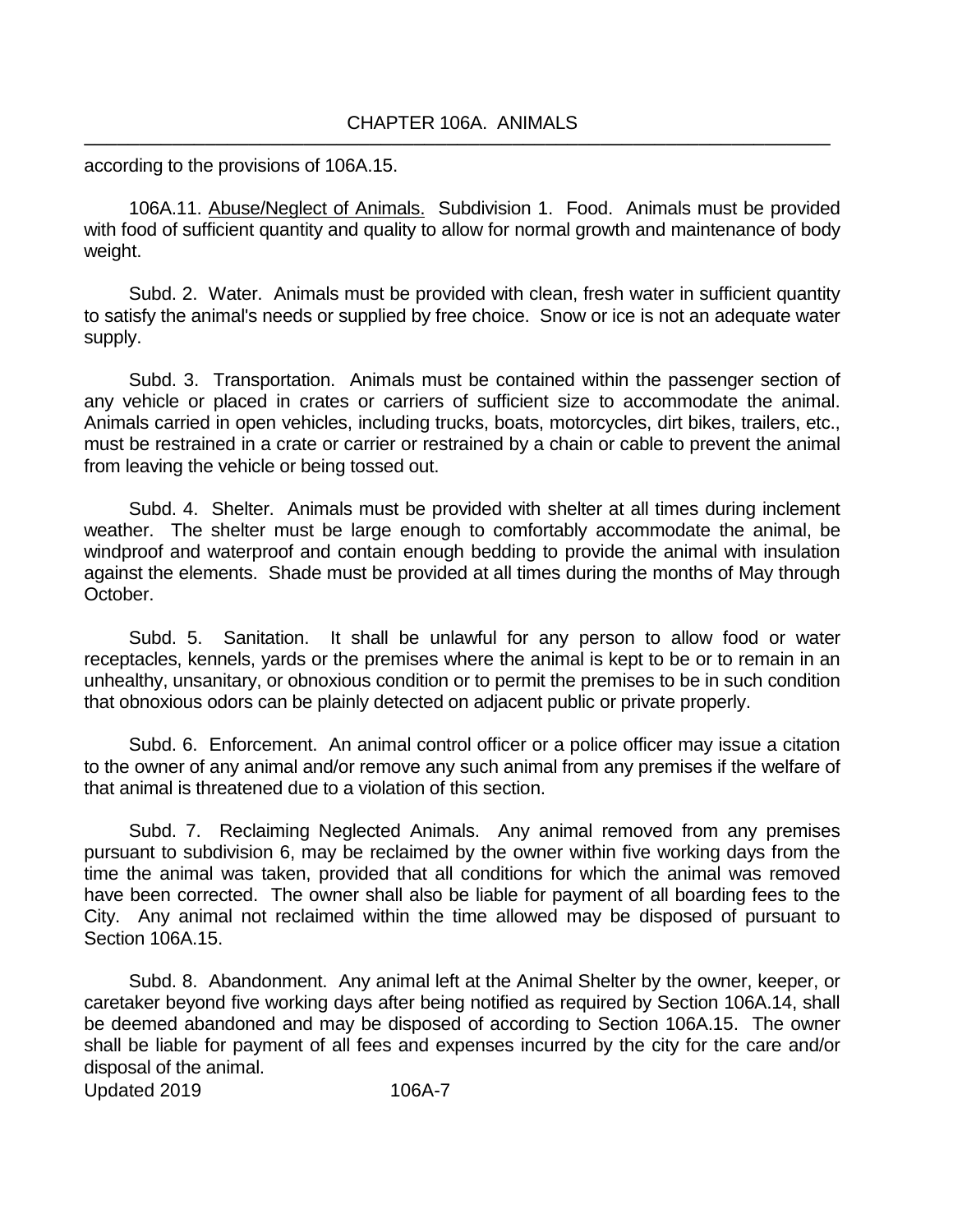106A.12. Apprehension of Animals. Subdivision 1. Seizure of Animals at Large. An animal control officer may apprehend and take possession of any animal at large. Any animal apprehended by an animal control officer may be conveyed to the city animal shelter to be there confined until released or disposed of as hereinafter provided.

Subd. 2. Seizure of Unlicensed or Unvaccinated Animals. Any animal control officer or police officer may seize any animal which is not licensed or not vaccinated or the possession of which is prohibited within the City of Rochester provided that the officer can demonstrate that the owner or other person in control of such animal has been warned or cited for at least three previous violations of 106A.05 or 106A.06. Any animal seized under this section shall be taken to the shelter and held according to the provisions of 106A.14. Any other prohibited animal shall be confined by the Animal Control Unit in an appropriately secure place and disposed of according to Minnesota law.

106A.13. Notice of Apprehension. Subdivision 1. Within 48 hours after apprehending any properly identified dog of cat pursuant to section 106A.12, the Animal Control Unit shall make reasonable efforts to contact the owner at the address/telephone number listed on the ID tag or available from the micro-chip. (4191, 4/20/15)

Subd. 2. This section repealed by Ordinance #3739 on November 7, 2005.

106A.14. Reclaiming Animals from the Animal Shelter Subdivision 1. Within the time limit set forth in Section 106A.15, the owner of any animal seized pursuant to this chapter may retrieve the animal from the city animal shelter, provided the owner first purchases the appropriate license, pays all impound fees to cover the cost of apprehending the animal, boarding fees to cover the cost of sheltering the animal, pays any veterinary costs incurred by the City, and pays any other costs incurred by the City. Additionally, if vaccination is required, the owner must make arrangements to have the animal appropriately vaccinated by a veterinarian in the presence of an animal control officer prior to being released from the shelter. Any owner who fails to comply with these requirements within five working days shall be deemed to have forfeited any property right to the animal and the City may dispose of it pursuant to 106A.15.

Subd. 2. The council may from time to time amend the fees and penalties set forth in subdivision 1 by resolution. A copy of the resolution setting forth the currently effective fees shall be kept on file at the animal shelter.

Updated 2019 106A-8 106A.15. Disposing of Unclaimed Animals. If any animal apprehended by the Animal Control Unit is not claimed by its owner within five days after the date of apprehension, excluding holidays or other days the animal shelter is closed, the Animal Control Unit shall cause the animal to be destroyed in a humane way or may allow the animal to be adopted by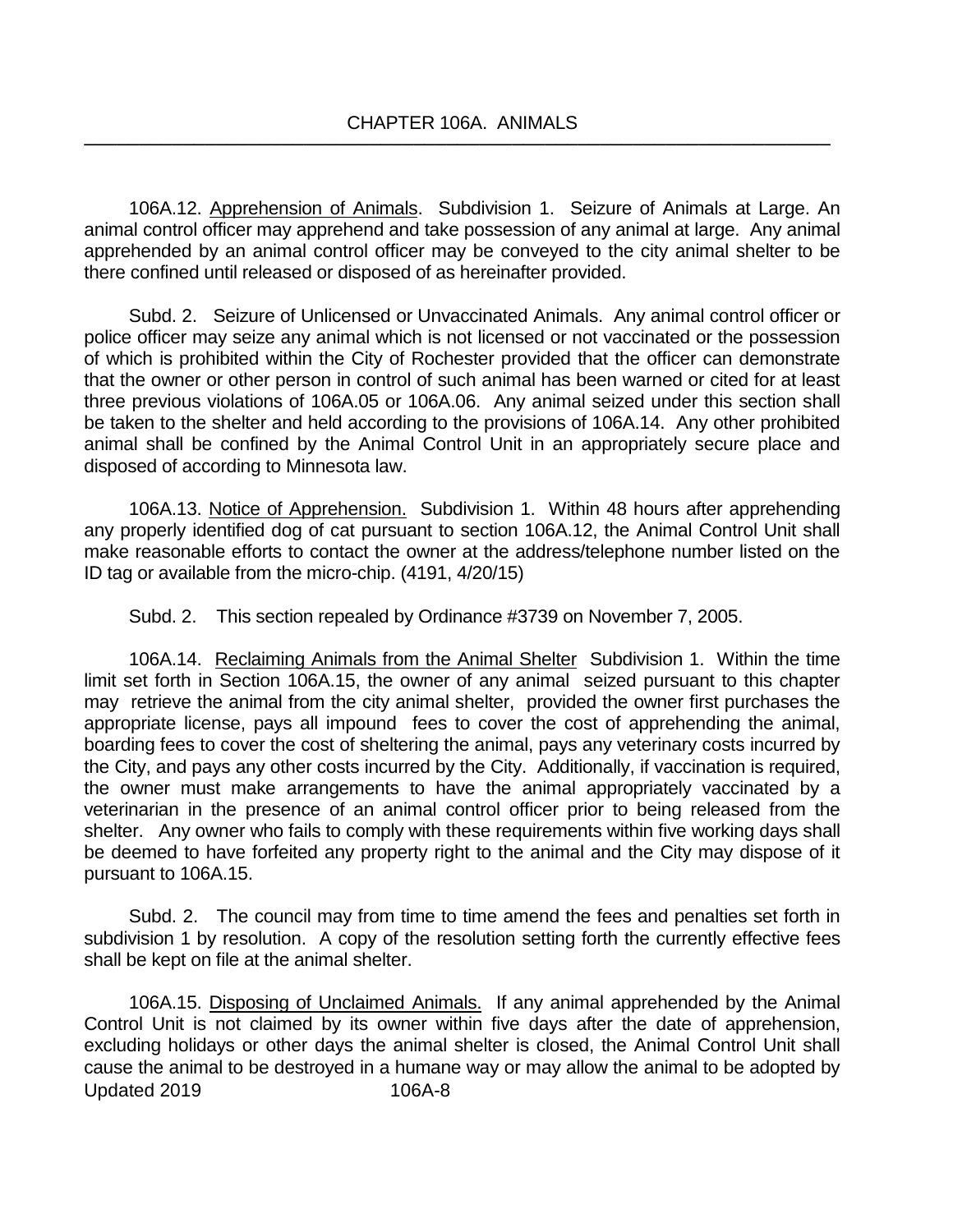any other interested person over the age of 18 after payment of such fees as may be determined by the Council.

106A.16. Offenses. Subdivision 1. No person shall break open the animal shelter or attempt to do so, or take or attempt to take from an animal control officer or any police officer or any other authorized representative of the city, any animal taken up or apprehended in compliance with this chapter or in any manner intentionally interfere with or hinder such persons in the discharge of their duties under this chapter.

Subd. 2. Citations for Certain Violations. The Animal Control Unit is authorized to issue a citation to any person, firm, or entity for any alleged violations of this chapter and any other ordinance or statute which provides the basis for prosecution of violations of this chapter. Nothing within this chapter shall be construed to limit the authority of police officers to enforce any provisions of this chapter or related statues or ordinances.

106A.17. Animal Bites. Whenever any animal shall have bitten a person or there is good reason to believe that such animal has bitten a person, such fact shall be reported with 24 hours to the county health department and thereafter the owner of such animal shall comply with the instructions of said department concerning such animal.

106A.18. Dangerous Dogs. Subdivision 1. The provisions of Minn. Stat. Sections 347.50 to 347.565 relating to the regulation of dangerous dogs are hereby incorporated by reference and adopted as part of this Section. The city clerk shall establish and maintain a list of qualified impartial hearing officers who may be assigned to conduct hearings required by these sections.

Subd. 2. Potentially dangerous dogs shall be regulated under Minn. Stat. Sections 347.50 to 347.565 the same as if they were dangerous dogs. Notwithstanding the provisions of Minn. Stat. Sections 347.50 to 347.565, the following provisions shall apply:

> a. The definition of "proper enclosure" shall be expanded to include a fenced-in yard that prevents the dog from leaving the property and to which the public cannot gain access;

> b. The dog owner shall not be required to have the dog sterilized; and

> c. A surety bond or policy of liability insurance in the amount of \$25,000 shall be required if the hearing officer determines that the dog is potentially dangerous as a result of biting a human.

Updated 2019 106A-9 Subd. 3. No person shall take a dog that has been declared dangerous or potentially dangerous into the City's dog parks or trails unless the dog is muzzled and restrained by a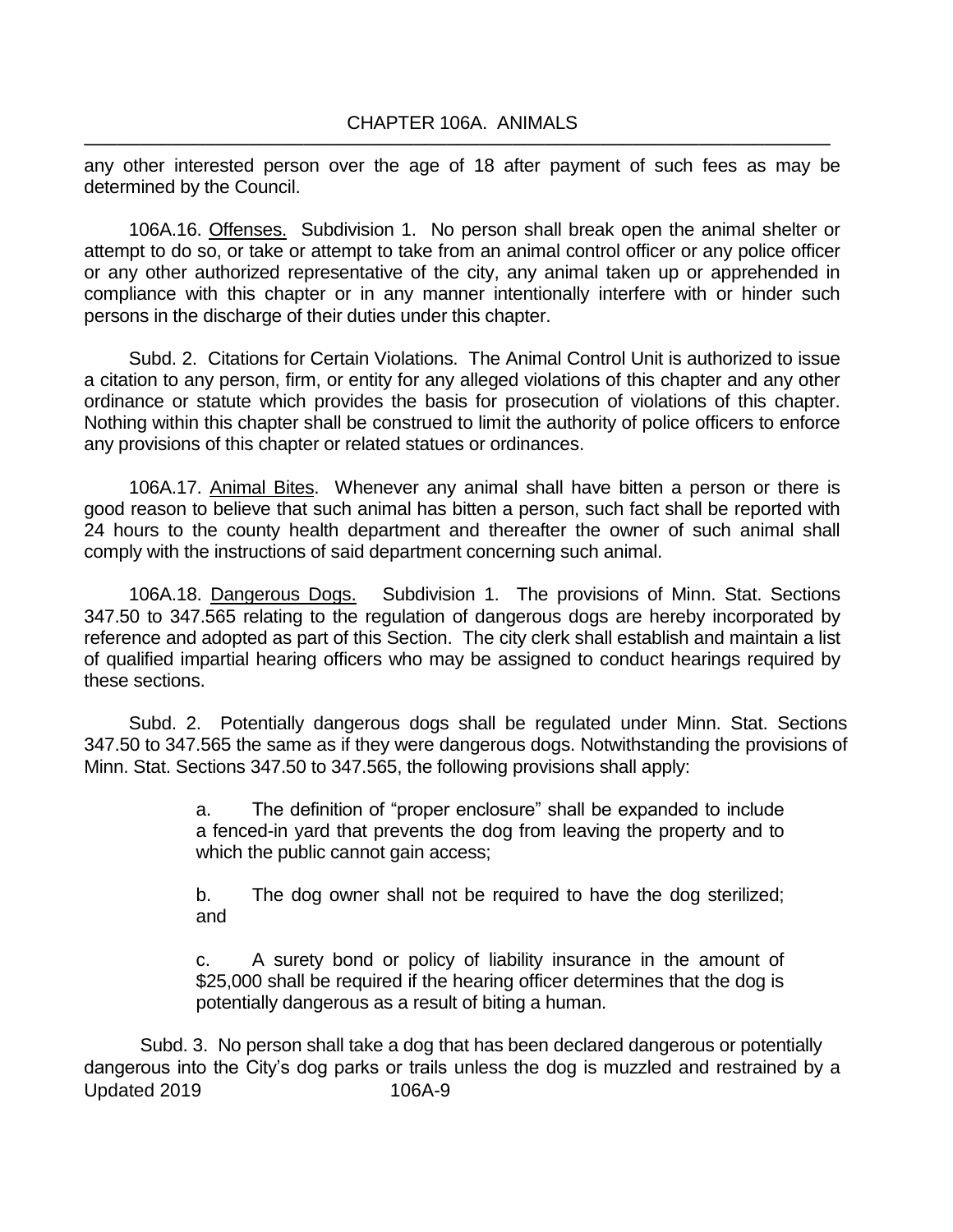substantial chain or leash, and is under the physical restraint of a responsible person. (3890, 10/6/08; 4037, 11/7/11; 4201, 7/20/15)

106A.19. Animal Breeders. Subdivision 1. Permit Required. No person, business, corporation or other entity may breed, whelp or raise dogs or cats for profit or sale within the City of Rochester unless the person, business, corporation or other entity has obtained a breeder's permit from the City.

Subd. 2. Application for Breeder's Permit. Anyone making application for a breeder's permit must provide the following information to the office of the City Clerk: Applicant's name, applicant's address, address of the location of where the breeding, whelping or raising will occur, the types and breeds of animals concerned and the numbers of adult animals to be kept for breeding purposes. The applicant must also demonstrate that the location where the breeding, whelping or raising will occur is suitably zoned for such activity or must obtain a variance from the City Council.

Subd. 3. Approval of Permit. After application for a breeder's permit has been made, a copy of the application shall be forwarded to the Animal Control Unit. The animal control unit will inspect the facility to assure that it is suitable for its intended purpose. The breeder's permit will be issued by the City Clerk's Office after the facility described in the application has been inspected and approved by the Animal Control Unit and after the applicant has paid the permit fee. The fee for a breeder's permit shall be set by resolution of the City Council.

Subd. 4. Permit Duration. A Breeder's Permit once issued, will expire on January 31 of the second January after the issue date. The fee will be prorated at the rate of one twelfth of the annual fee for each of the remaining months of the year when the Breeder's permit is purchased.

Subd. 5. Inspection of Premises after Issuance of Permit. Any animal control officer, police officer, building inspector or other agent of the City of Rochester may inspect any premises licensed under this section at any reasonable time, with or without prior notice to determine whether or not conditions of the premises are maintained in a proper manner.

106A.20. Penalties. Unless otherwise specified, violations of this chapter are declared to be misdemeanor offenses and are punishable by a fine of up to \$1,000 and/or 90 days in jail.

Updated 2019 106A-10 106A.21. Quarantine of Unvaccinated Animal. The owner of an animal that inflicts a bite on a human shall provide to animal control evidence that the animal is current on its rabies vaccination. Animal Control may seize and hold such animal at the City's animal pound for a period of not less than 10 days if evidence of a current rabies vaccination is not presented or otherwise of record. The animal may be reclaimed by the owner upon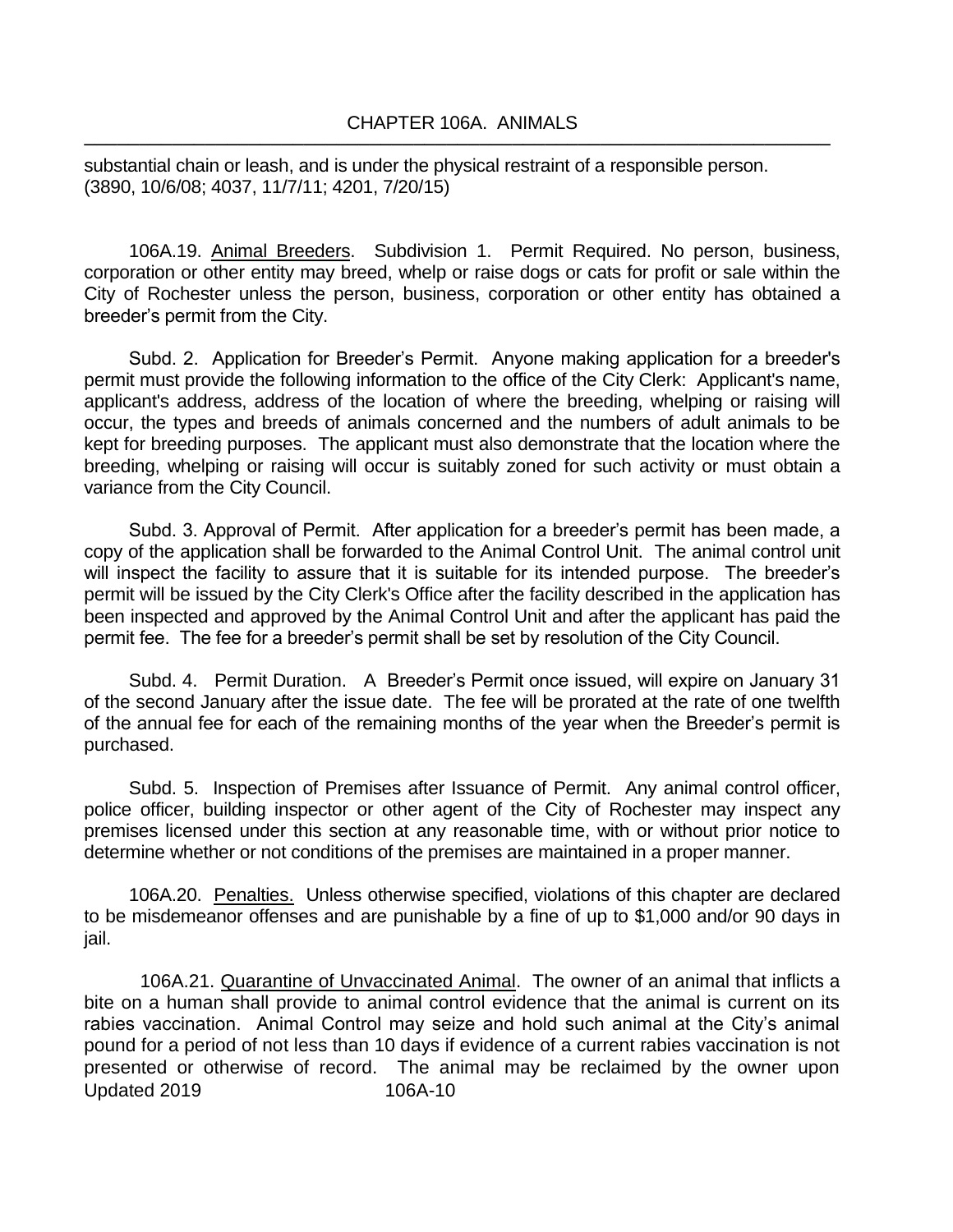payment of impounding and boarding fees. An animal not reclaimed under this subdivision within seven days may be disposed of and the owner is liable to the animal control authority for costs incurred in confining and disposing of the animal.

106A.22. Restrictions. Subdivision 1. Dog ownership prohibited. Except as provided in subdivision 3, no person may own a dog if the person:

- A. Has been convicted of a third or subsequent violation of chapter 106A, or of Minnesota Statutes sections 347.51, 347.515 or 347.52;
- B. Has been convicted of a violation of Minnesota Statutes section 609.205 (4).
- C. Has been convicted of a gross misdemeanor violation of Minnesota Statutes section 609.226, subdivision 1;
- D. Has been convicted of a violation of Minnesota Statutes section 226. , subdivision2; or
- E. Has had a dog destroyed pursuant to Minnesota Statutes section 347.56 or chapter 106A and:
	- (1) has been convicted of one or more violations of Minnesota Statutes sections 347.51, 346.515, 347.52; or
	- (2) 609.226, subdivision 2, or has been convicted of one or more violations of this section.

Subd. 2. Household members. If any member of a household is prohibited from owning a dog as provided in subdivision 1, unless specifically approved in writing with or without restrictions by the Animal Control Unit, no person in the household is permitted to own the dog.

Updated 2019 106A-11 Subd. 3. Dog ownership prohibition review. Beginning three years after a conviction under subdivision 1 that prohibits a person from owning a dog, and annually thereafter, the person may request that the Animal Control Unit review the prohibition. The Animal Control Unit may consider such facts as the seriousness of the violation or violations that led to the prohibition, any criminal convictions, or other facts that the Animal Control Unit deems appropriate. The Animal Control Unit may rescind the prohibition entirely or rescind it with limitations. The Animal Control Unit also may establish conditions a person must meet before the prohibition is rescinded, including, but not limited to, successfully competing dog training or dog handling courses. If the Animal Control Unit rescinds a person's prohibition